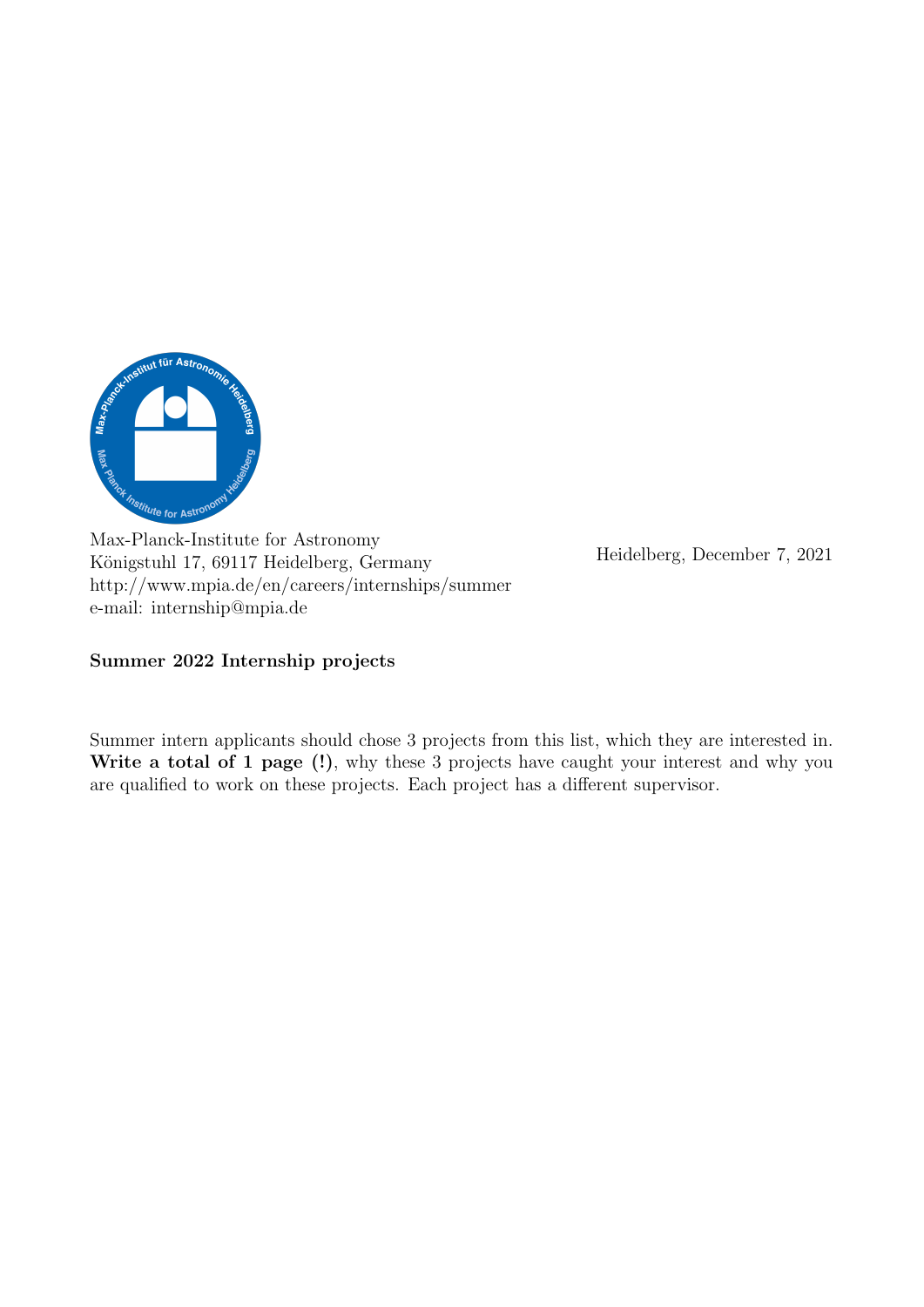## Understanding the formation and evolution of Milky Way and Andromeda-like galaxies with the TNG50 simulation

## Project description:

In my team, over the past few years we have been focusing in extracting useful scientific results from the IllustrisTNG simulations: <https://www.tng-project.org/>, with a focus on the formation and evolution of galaxies in the cosmological context.

For a summer internship, I propose an analysis project based on the TNG50 cosmological simulation, which samples hundreds of massive galaxies (like our own Milky Way and above) while simultaneously resolving details of their internal structures.

Depending on the preference of the student, a summer project in my team could be related to ideas like the following, all focused on late-type galaxies similar to our Galaxy or Andromeda:

- What is the connection between stellar bars and "bars" in the gas phase?
- How do the physical and star-formation properties of the gas change within a galaxy body, i.e. across spiral arms, in the bar region or in the interarms?
- Are the physical and star-formation properties of the gas different between barred and non-barred galaxies?
- How do bars funnel gas towards the galaxy centres?
- Can we construct a machine-learning algorithm that replicates the visual inspection of galaxies for the identification of bars vs. Non-barred galaxies, e.g. with the Manga survey?
- How many disk stars MW/M31-like galaxies have been produced in-situ vs. Accreted from satellites and mergers?
- Etc.

See <https://www.tng-project.org/results/> for examples of scientific questions that can be addressed with our simulations.

Technically, the completion of the summer project would allow a student to become effective and efficient in coding e.g. in Python, also remotely at our supercomputers, to become familiar and proficient in analysing large and complex datasets, to learn how to make sense of the many physical phenomena that we think determine galaxy evolution, and to become familiar with the numerical and physics foundation of cosmological simulations for galaxy physics.

### Desired skills:

Some knowledge in coding scripts e.g. with Python. Some familiarity with working via Terminal.

#### Example reading materials

<https://ui.adsabs.harvard.edu/abs/2019MNRAS.490.3196P/abstract> <https://www.tng-project.org>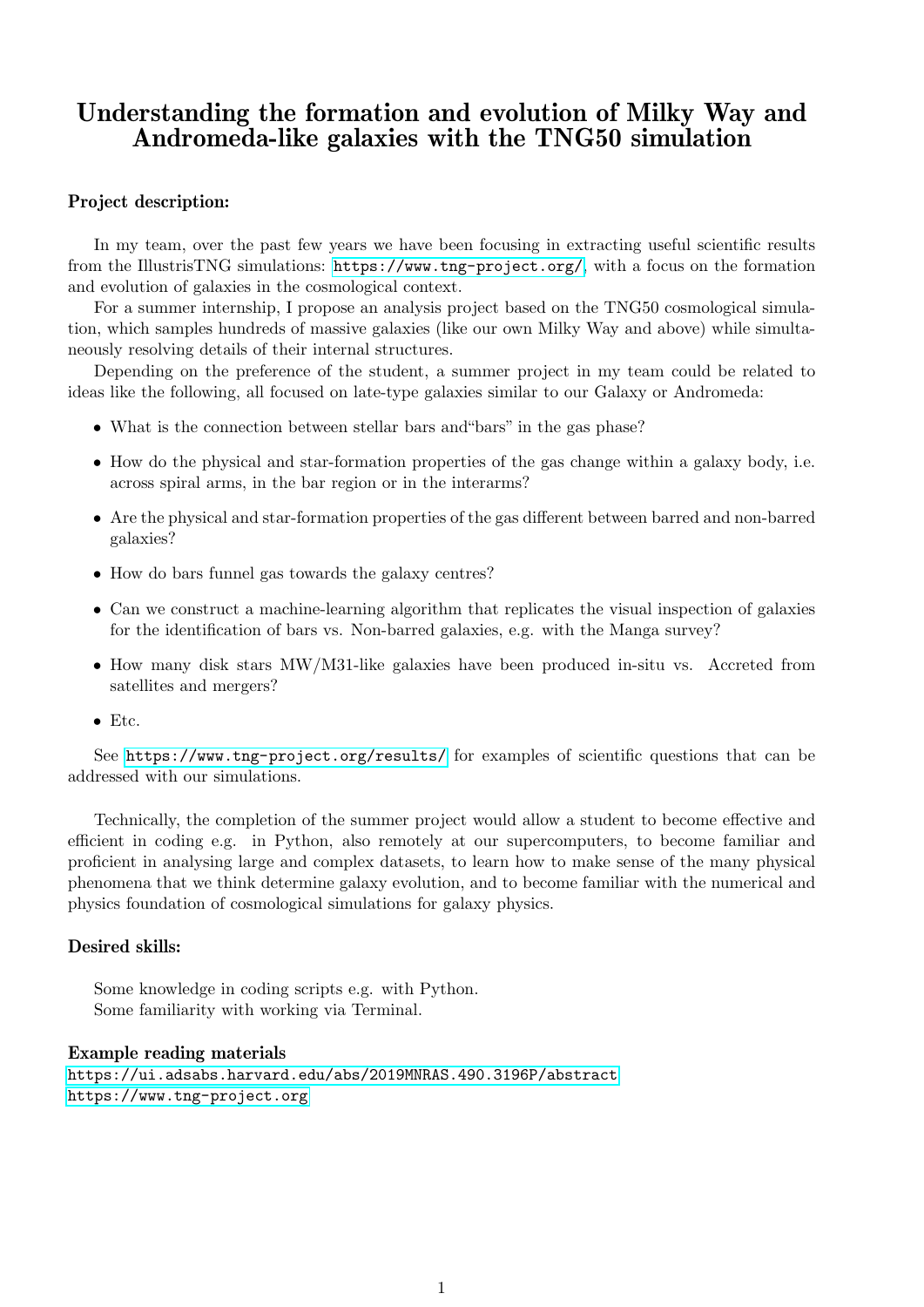## Atomic oxygen involved chemical reactions in interstellar ices

#### Project description:

Oxygen is the third most abundant element in the universe, and the chemical reactions involving oxygen atoms are essential in the chemical evolution of interstellar clouds. Many of these reactions happen in the solid-state in the ice mantle covering cosmic dust grain surface, particularly those related to complex organic molecules. However, few laboratory studies on atomic oxygen involved solid-state reactions are available. In the Origins of Life Laboratory, we employ an ultra-high vacuum setup to simulate the chemistry on dust grains. Oxygen atoms are produced in an atomic source and sent to a cold surface together with another molecule, and the reaction products are analyzed by a mass spectrometer and an infrared spectrometer. This project would generate valuable data for the astrochemical modeling of interstellar clouds.

The student would learn various laboratory techniques including ultra-high vacuum generation, molecular beam, infrared spectroscopy, quadrupole mass spectrometry, and cryogenics. He/she would also learn the background knowledge related to solid-state astrochemistry, such as the basic physical and chemical processes that governs the formation of molecules in interstellar clouds. Computer skills he/she would acquire include data analysis and visualization using Python and controlling instruments using LabVIEW program.

#### Desired skills:

Python programming is desirable. Previous laboratory experience is desirable but not mandatory.

### Example reading materials

He, J., Vidali, G., Lemaire, J.L. and Garrod, R.T., 2015. Formation of hydroxylamine on dust grains via ammonia oxidation. The Astrophysical Journal, 799(1), p.49.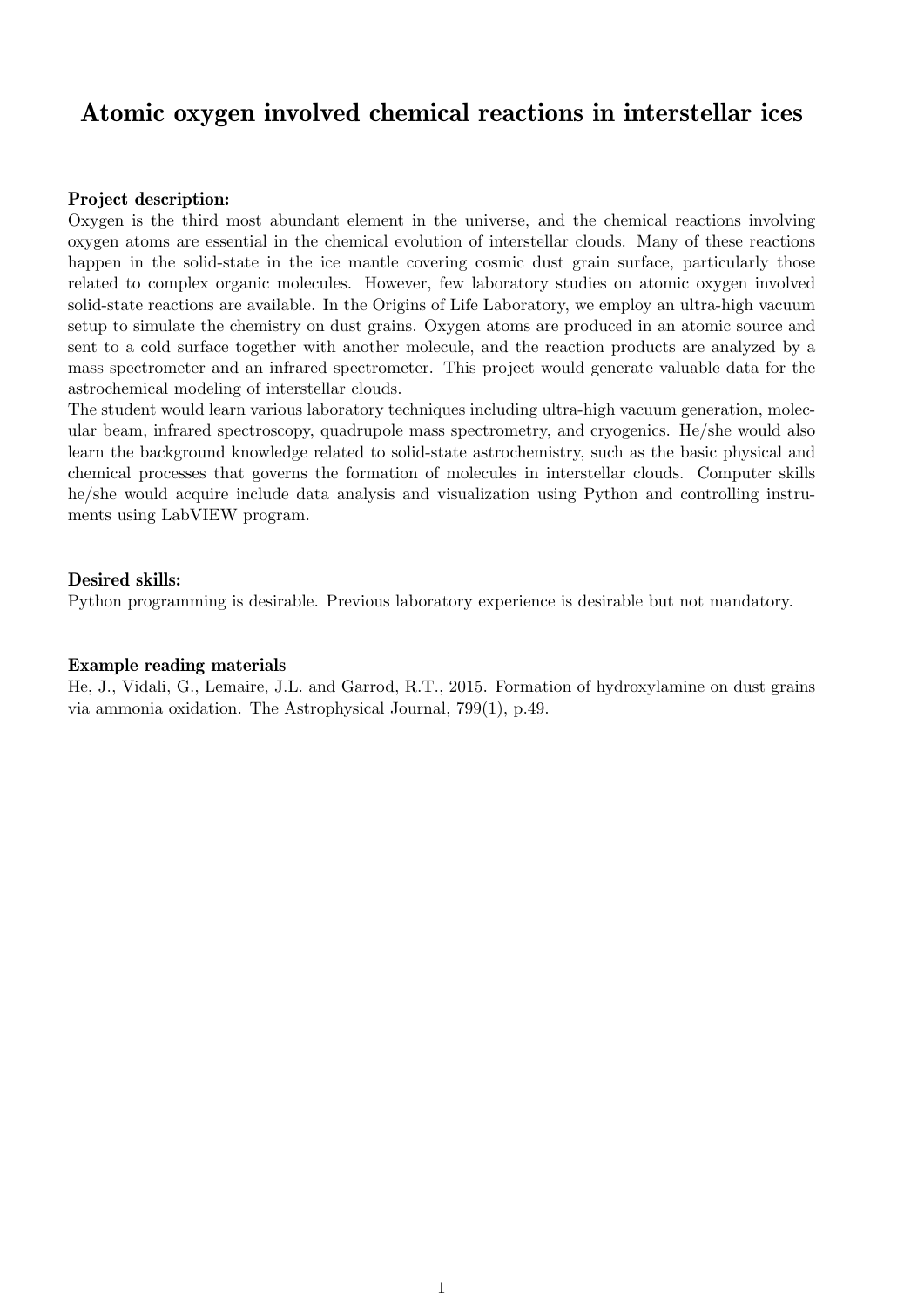## Searching for High–redshift Quasars with Unsupervised Machine Learning

## Project description:

Quasars at the highest redshifts  $(z>5)$  are unique objects to study the growth of supermassive black holes, their co-evolution with the first galaxies, the intergalactic and circumgalactic medium gas in the first billion years of the Universe. The majority of these objects were discovered in the last 5 years, and about ∼ 400 are known today. However, recent works suggest that the traditional broad-band selection techniques might be biased towards certain types of quasars and might miss gravitationally– lensed systems. This project will explore the application of unsupervised machine learning techniques to find missing high-z quasars in existing ground- and space-based imaging surveys. The best candidate objects will be proposed for follow-up spectroscopy with the LBT or ESO telescopes.

The student will become familiar with the science topics associated with high-redshift quasars: early supermassive black hole growth, quasar properties, evolution and broad-band selection methods, and the epoch of reionisation. They will develop their coding skills and get experience applying unsupervised machine learning techniques (KNNs, SOMs, CNNs, AutoEncoders, Contrastive Learning, ...) to large datasets of astronomical images (DES, PanSTARRS, WISE, ...).

## Desired skills:

Knowledge of Python (or C, C++, Java, etc..). Knowledge of machine learning desirable, but not necessary.

## Example reading materials

On the only high-z lensed quasar: https://arxiv.org/abs/1810.11924 Reviews on associated science topics (really optional): IGM, CGM, EoR: https://arxiv.org/abs/1510.03368 Early SMBHs growth: https://arxiv.org/abs/2110.10175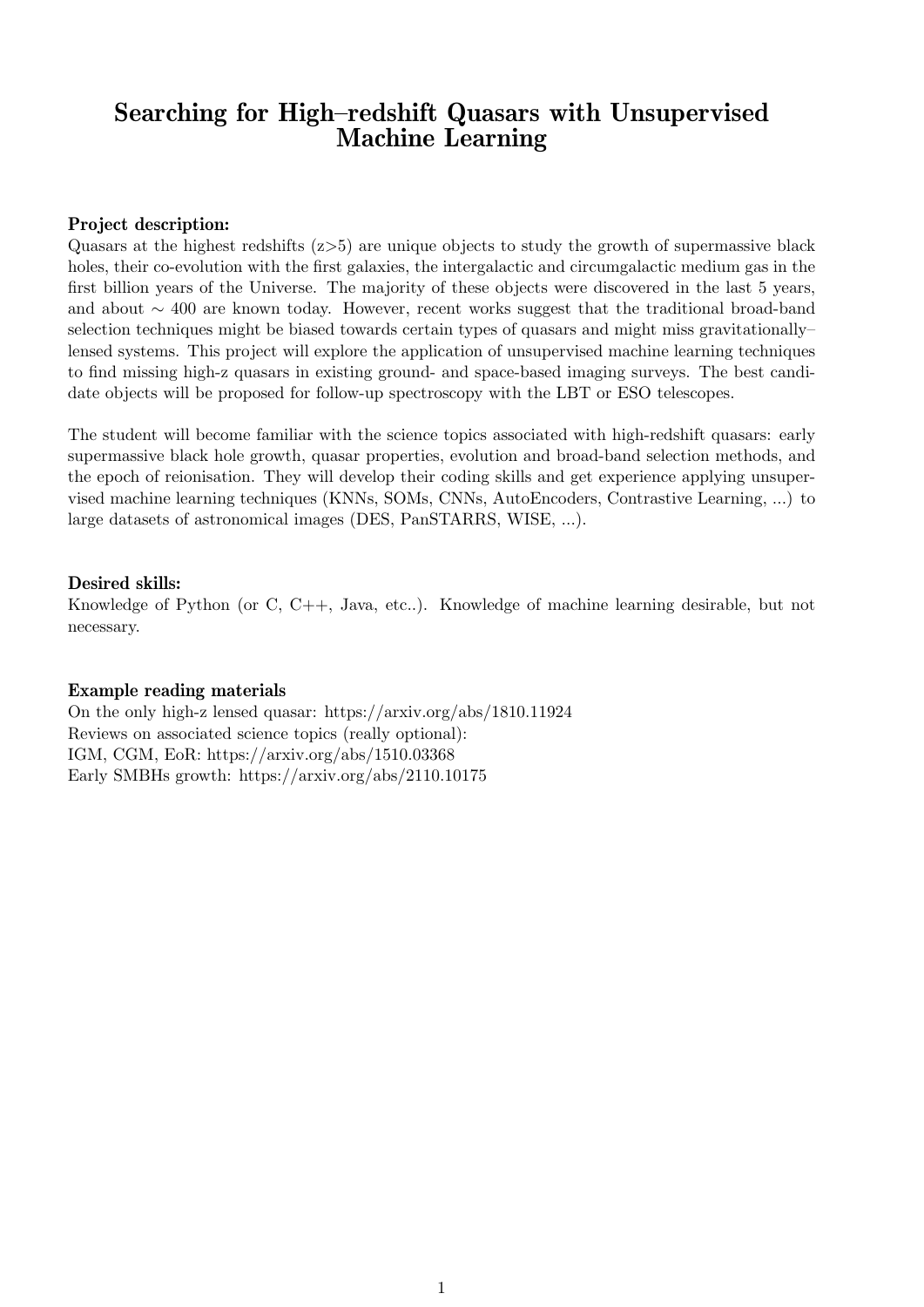# Adding thermo-chemistry to a protoplanetary disk model

## Project description:

The goal of this project is to add heating and cooling processes to an existing protoplanetary disk chemical model, e.g. endo- and exothermic reactions. Such reactions are important for modelling chemistry in hot, low density regions such as those which will be observed by JWST. The student will add new reaction types to the current chemical reaction network and write new functions to calculate these reaction rates, using the existing functions as a template. The student will then run tests to insure the new thermal calculations converge to realistic values. Finally, time permitting, the student will use the updated model to predict chemical abundances in the planet-forming region of protoplanetary disks.

The student will learn about the physical and chemical structure of protoplanetary disks. They will also gain experience with programming in Fortran and using ordinary differential equation based chemical models.

## Desired skills:

This project requires moderate programming experience. Knowledge of Fortran is useful but not requried.

## Example reading materials

Du and Bergin 2014 (https://arxiv.org/pdf/1408.2026.pdf) describes the equations for chemical heating and cooling we will use as a template for this project.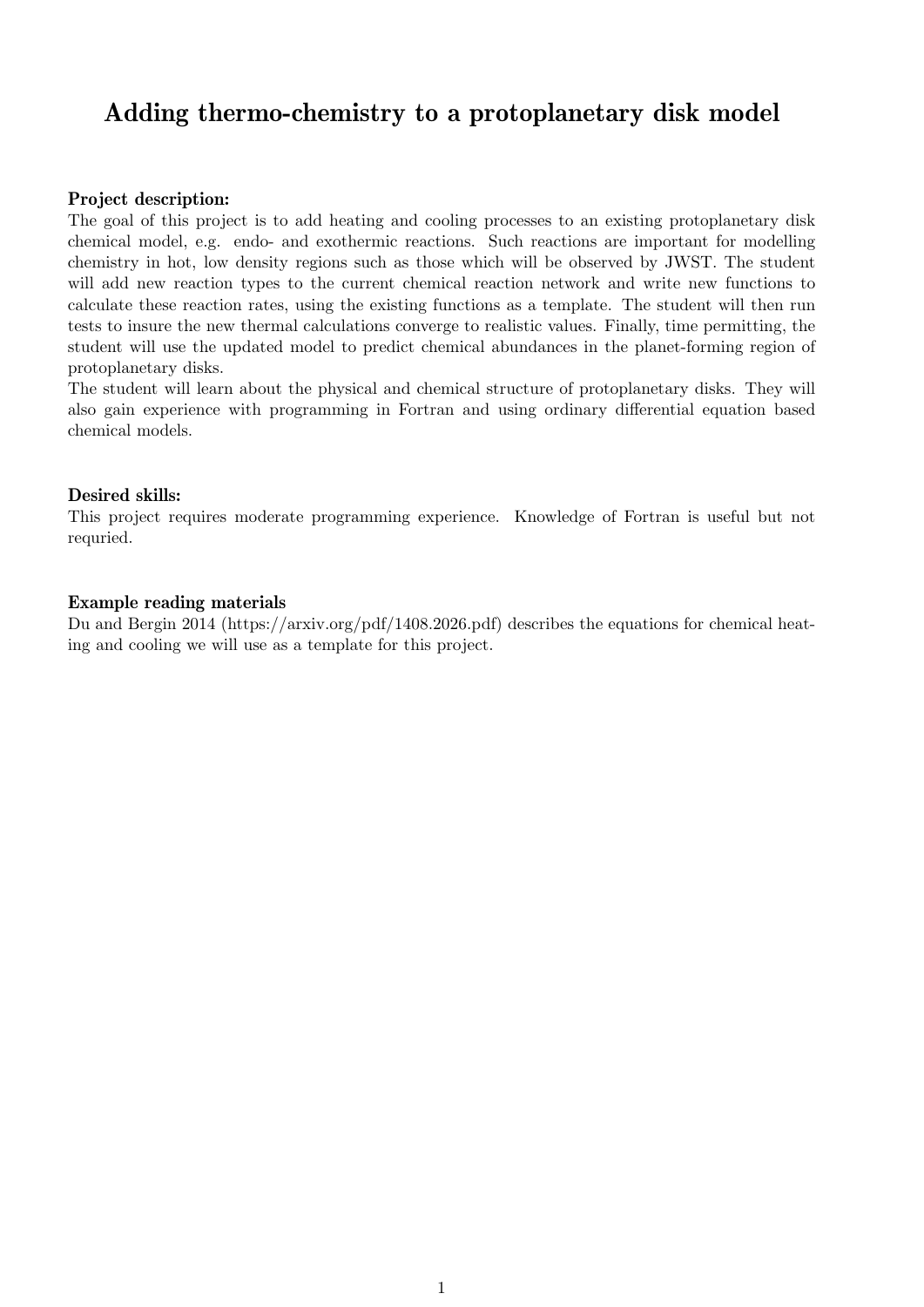## Modeling the transit spectra of hazy exo-Neptunes

### Project description:

Most of the transmission spectra of Neptune-sized exoplanets that have been observed to date are strongly shaped by aerosols, likely photochemically produced hazes. JWST will soon observe several of these planets with unprecedented resolution and wavelength coverage. Leading up to these observations, we are using 3D general circulation models (GCMs) to model the distribution of photochemical hazes in the atmospheres of the planned JWST targets. In the project, the student will create transit spectra from the 3D model output. These model transit spectra will help with the interpretation of the planned JWST observations.

The student will learn to use a tool designed to calculate transit spectra from the output of 3D atmospheric simulations of exoplanets and gain experience in coding in Python and applying Python-based tools. Further, the student will develop a better understanding of exoplanet transit spectroscopy, how to compare models to observations and how to interpret and present simulation data. Co-authorship of a publication is anticipated.

### Desired skills:

basic programming skills required, knowledge of Python (including Numpy, SciPy and Matplotlib) highly desired

## Example reading materials:

- 1. On 3D models of photochemical hazes: Steinrueck, M. E., Showman, A. P., Lavvas, P., Koskinen, T., Zhang, X., Tan, X. (2021): 3D Simulations of Photochemical Hazes in the Atmosphere of Hot Jupiter HD 189733b. Monthly Notices of the Royal Astronomical Society, 504, 2783–2799, doi:10.1093/mnras/stab1053. [\(Jour](https://academic.oup.com/mnras/article-abstract/504/2/2783/6232173)[nal version](https://academic.oup.com/mnras/article-abstract/504/2/2783/6232173) | [arXiv version](https://arxiv.org/pdf/2011.14022.pdf) )
- 2. On the observational motivation: Crossfield, I. J. M. and Kreidberg, L. (2017): Trends in Atmospheric Properties of Neptunesize Exoplanets. The Astronomical Journal, 154:261, doi:10.3847/1538–3881/aa9279. [\(Journal](https://iopscience.iop.org/article/10.3847/1538-3881/aa9279/pdf) [version](https://iopscience.iop.org/article/10.3847/1538-3881/aa9279/pdf) | [arXiv version](https://arxiv.org/pdf/1708.00016.pdf) )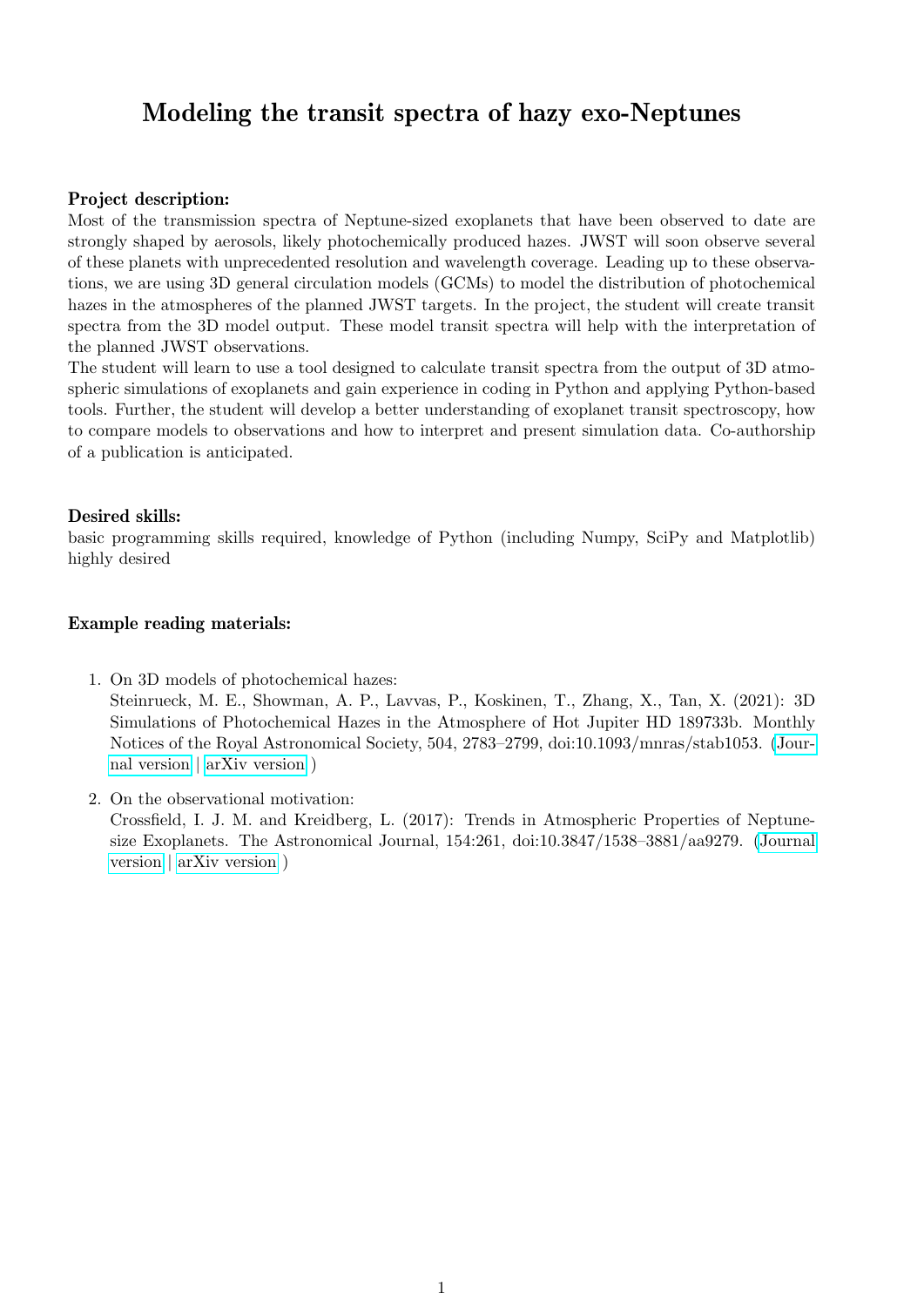## Systematic search for positive age gradient in galaxies

#### Project description:

An interesting positive age gradient has been recently found in the outskirt of some nearby galaxies and also in our home galaxy, the Milky Way. The resolved and detailed observations of the Milky Way suggest that this positive age gradient is very likely due to radial migration of stars, an important secular process in galaxy evolution that is poorly constrained by observations, especially in external galaxies. The goal of this project is to improve our understanding of radial migration in external galaxies by searching for and studying the positive age gradient in some of these systems. Instead of looking at a few nearby cases in detail, we aim for a systematic search for this feature in the local Universe utilising to date the largest spatially resolved spectroscopic survey of galaxies with integral field unit ( IFU) observations, MaNGA, which has completed observations this year and will publish the final data release to the public in December, 2021. We will build a large sample of galaxies with robust detection of positive age gradient in the outskirt and study the frequency of this feature in galaxies and its dependence on galaxy properties.

This internship program will help the student to get an idea of academic life and research in astronomy. Specifically from this project, the student will learn about the data product of IFU observations and stellar population synthesis, and how to work with large, high-dimensional data.

#### Desired skills:

Some basic knowledge of python will be ideal, but not required, to work on this project.

#### Example reading materials

For a better understanding of this project before start, it would be helpful to read this paper, Ruiz-Lara et al.  $2017<sup>1</sup>$ , which studied the signature of radial migration, including positive age gradient, in a sample of ∼200 galaxies in CALIFA IFU survey.

 $1<sup>1</sup>$ https://www.aanda.org/articles/aa/pdf/2017/08/aa30705-17.pdf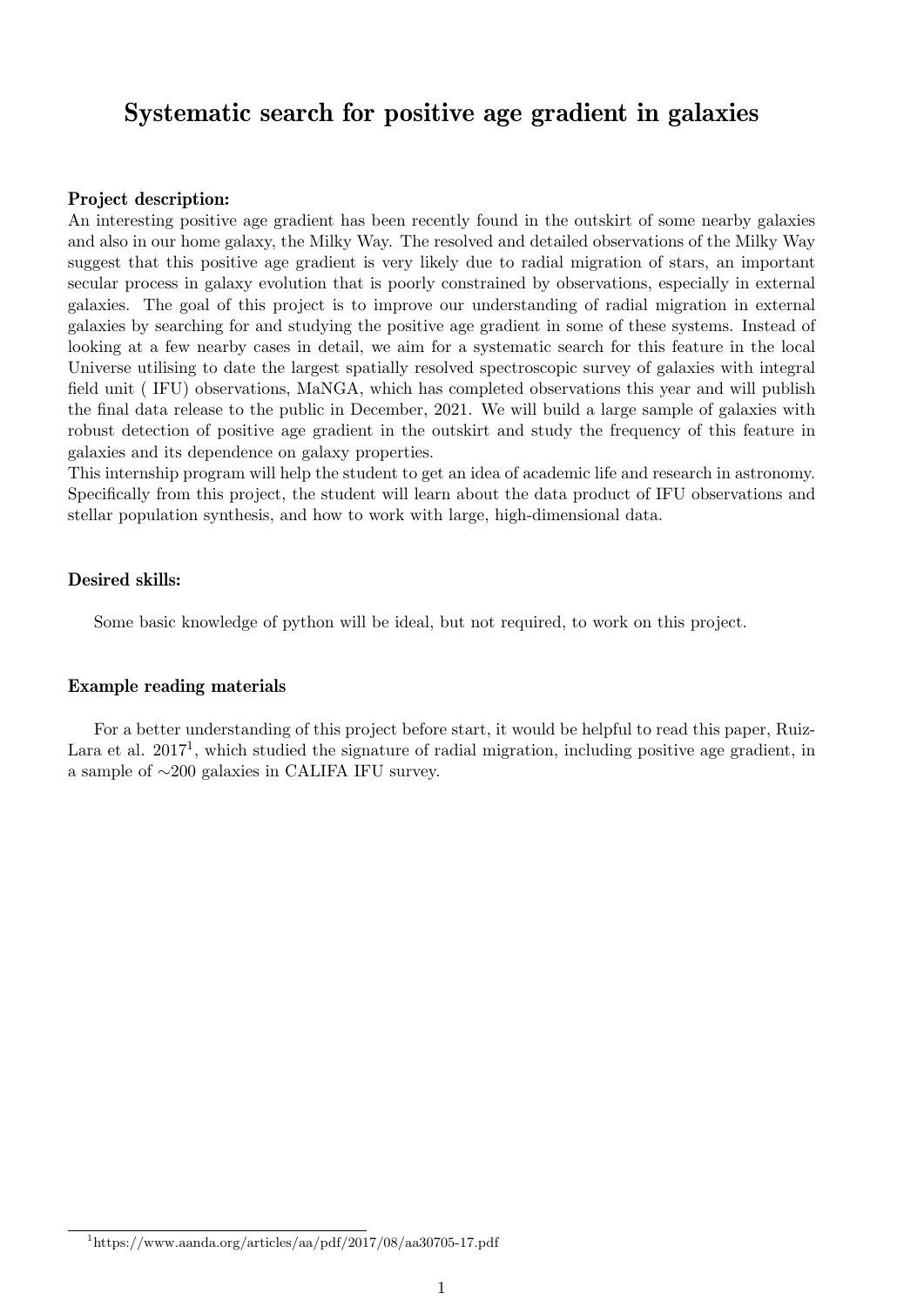# 3D evolution of the molecular clouds in the Milky Way

### Project description:

For centuries, molecular clouds have been studied in the solar neighbourhood; yet most of our understanding is limited to the projected two-dimensional view. Recent Gaia space mission provides us with a unique opportunity to add new dimensions to our analysis. It delivers astrometric information with unprecedented accuracy that allows detailed studies of the local molecular clouds in the Milky Way. In this project, we will explore the 3D structure of some of the nearby, star-forming regions. We will use state-of-the-art 3D dust maps to determine different components of the clouds along the line of sight. We will then use the Gaia data to get the 3D positions of different stellar populations and combine that with the clouds' components in order to understand star formation scenarios for nearby clouds.

The student will have the chance to work with the latest release of the Gaia data and gets familiar with challenges related to dealing with a large dataset of such. They will also gain an understanding of the physical processes involved in the lively field of star formation.

### Desired skills:

Some coding skills and basic knowledge in Astronomy are desirable. In addition, some familiarity with stellar evolution and/or star formation would be helpful but is not required.

## Example reading materials

The following paper can provide more details about the project: Rezaei Kh. et al. 2020: https://arxiv.org/pdf/2007.01331.pdf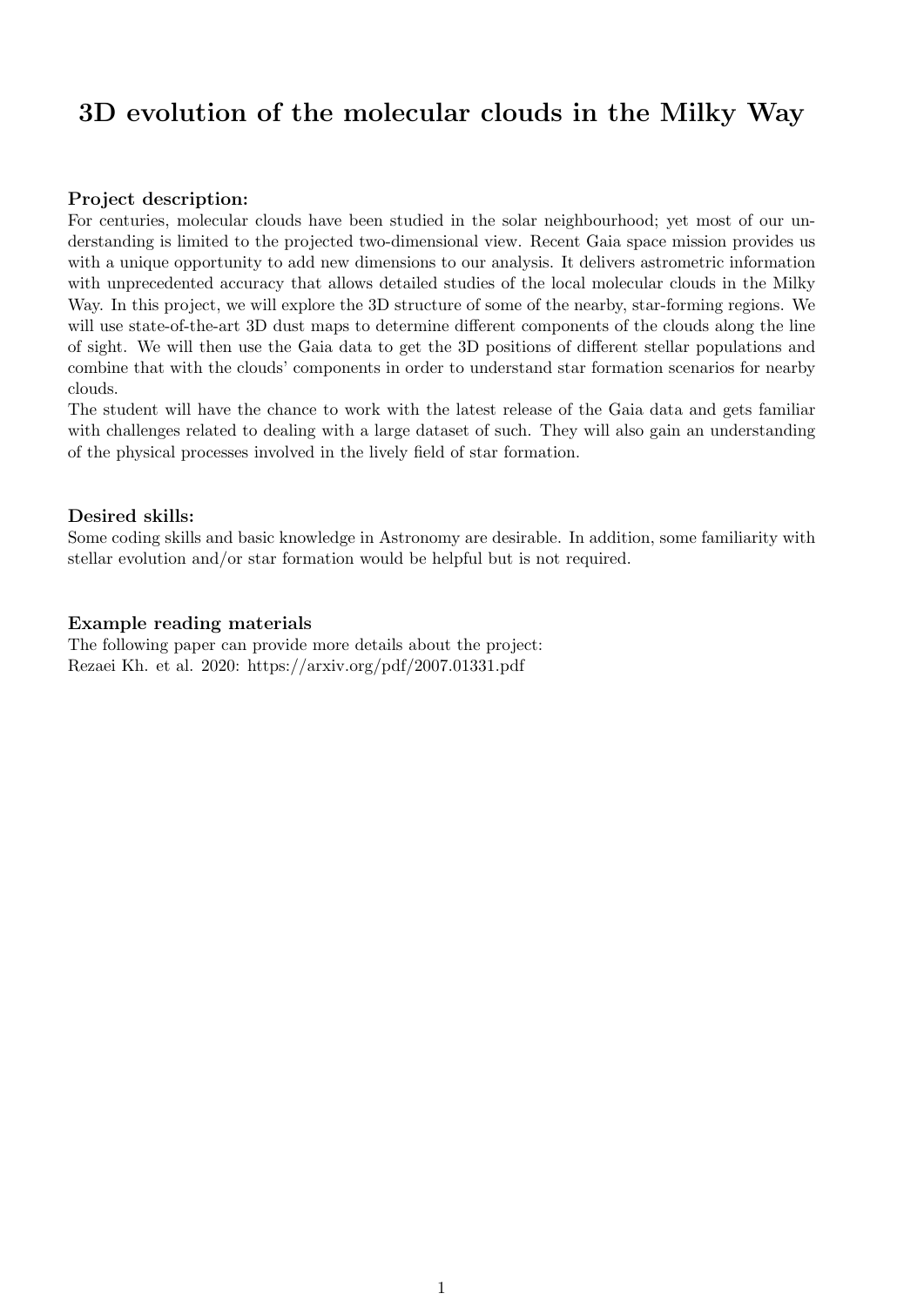## The Structure of the Milky Way behind the Galactic bar

### Project description:

The characterisation of the structure of the Milky Way disc behind the Galactic bar is hampered by the extreme interstellar extinction that limits its analysis to the infrared regime. In this way, red clump stars are easily detectable in the near infrared and serve as distance estimators. Recent work by Gonzalez et al. (2018) used de-reddened VVV data to build a  $K_s$  luminosity function around the red clump feature in the Galactic plane. They detected the presence of a faint red clump peak that they interpret as a spiral arm beyond the Galactic bar ( $\sim 12 - 13$  kpc from the Sun). In this project, we aim to explore alternative scenarios to explain the secondary red clump peak, such as the existence of stellar populations with different ages and/or metallicities, and the presence of red giant branch stars.

The student will learn how to: 1) Work with near infrared photometry. 2) Correct for extinction creating extinction maps. 3) Create de-reddened luminosity functions and fit them with models. 4) Estimate the extinction towards different stellar populations.

#### Desired skills:

A good knowledge of some programming language (e.g. python, IDL) as well as some basic astronomical concepts would be desirable.

#### Example reading materials

Gonzalez, O. A., Minniti, D., Valenti, E., et al. 2018, MNRAS, 481, L130 Nogueras-Lara, F., Schoedel, R., Dong, H., et al. 2018b, A&A, 620, A83 Nogueras-Lara, F., Schoedel, R., Gallego-Calvente, A. T., et al. 2020a, Nature Astronomy, 4, 377